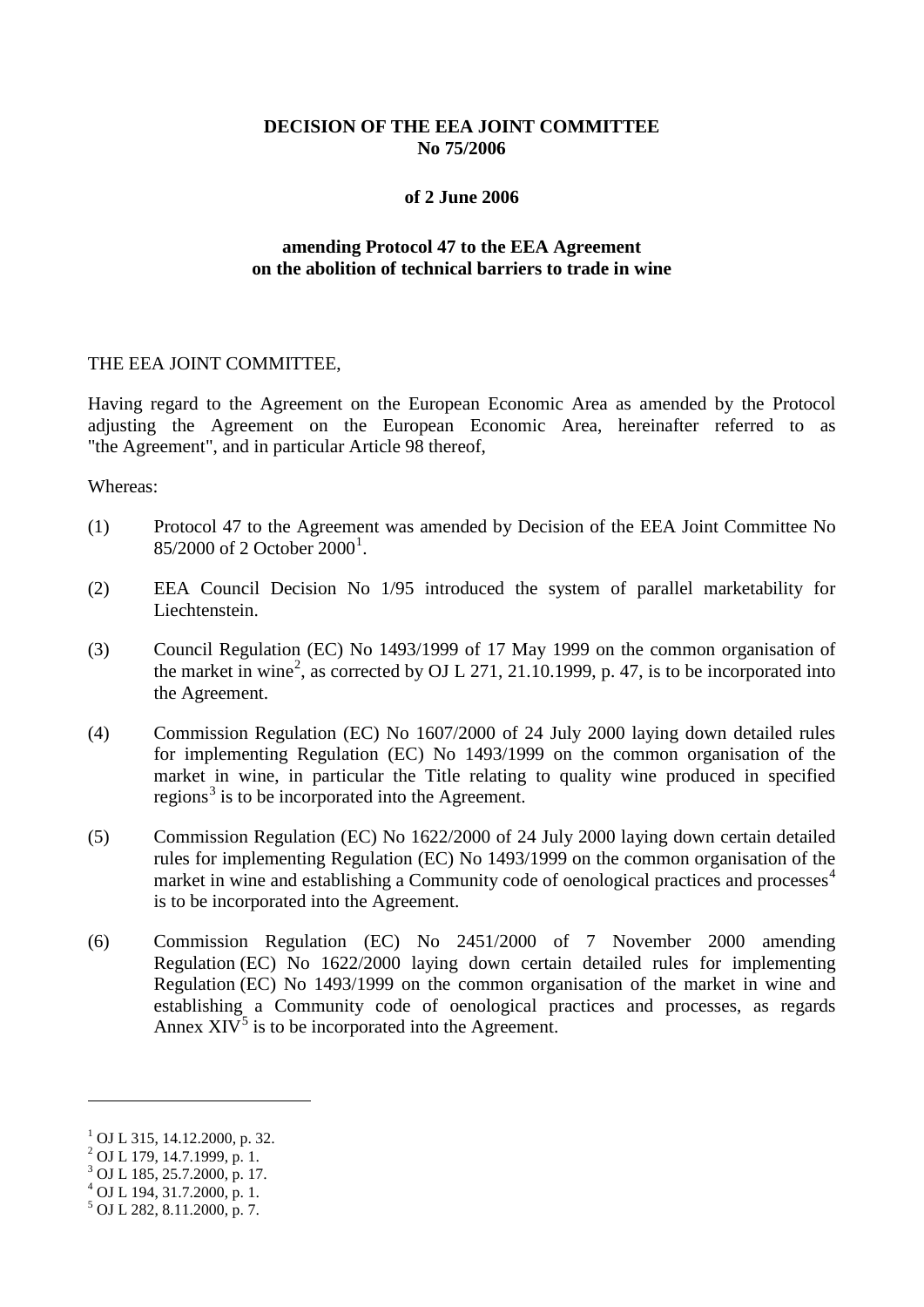- (7) Commission Regulation (EC) No 884/2001 of 24 April 2001 laying down detailed rules of application concerning the documents accompanying the carriage of wine products and the records to be kept in the wine sector<sup>[6](#page-0-5)</sup> is to be incorporated into the Agreement.
- (8) Commission Regulation (EC) No 1609/2001 of 6 August 2001 amending Regulation (EC) No 1622/2000 laying down certain detailed rules for implementing Council Regulation (EC) No 1493/1999 on the common organisation of the market in wine and establishing a Community code of oenological practices and processes, as regards the methods of analysis<sup>[7](#page-1-0)</sup> is to be incorporated into the Agreement.
- (9) Commission Regulation (EC) No 1655/2001 of 14 August 2001 amending Regulation (EC) No 1622/2000 laying down certain detailed rules for implementing Council Regulation (EC) No 1493/1999 on the common organisation of the market in wine and establishing a Community code of oenological practices and processes  $\delta$  is to be incorporated into the Agreement.
- (10) Commission Regulation (EC) No 2066/2001 of 22 October 2001 amending Regulation (EC) No  $1622/2000$  as regards the use of lysozyme in wine products<sup>[9](#page-1-2)</sup> is to be incorporated into the Agreement.
- (11) Commission Regulation (EC) No 753/2002 of 29 April 2002 laying down certain rules for applying Council Regulation (EC) No 1493/1999 as regards the description, designation, presentation and protection of certain wine sector products<sup>[10](#page-1-3)</sup>, as corrected by OJ L 272, 23.10.2003, p. 38, is to be incorporated into the Agreement.
- (12) Commission Regulation (EC) No 2086/2002 of 25 November 2002 amending Regulation (EC) No 753/2002 laying down certain rules for applying Council Regulation (EC) No 1493/1999 as regards the description, designation, presentation and protection of certain wine sector products $11$  is to be incorporated into the Agreement.
- (13) Commission Regulation (EC) No 440/2003 of 10 March 2003 amending Regulation (EEC) No 2676/90 determining Community methods for the analysis of wines <sup>[12](#page-1-5)</sup> is to be incorporated into the Agreement.
- (14) Commission Regulation (EC) No 1205/2003 of 4 July 2003 amending Regulation (EC) No 753/2002 laying down certain rules for applying Council Regulation (EC) No 1493/1999 as regards the description, designation, presentation and protection of certain wine sector products<sup>[13](#page-1-6)</sup> is to be incorporated into the Agreement.
- (15) Commission Regulation (EC) No 1410/2003 of 7 August 2003 amending Regulation (EC) No 1622/2000 laying down certain detailed rules for implementing Council Regulation (EC) No 1493/1999 on the common organisation of the market in wine and

<u>.</u>

<span id="page-1-7"></span> $^{6}$  OJ L 128, 10.5.2001, p. 32.

<span id="page-1-0"></span> $^7$  OJ L 212, 7.8.2001, p. 9.

<span id="page-1-1"></span><sup>8</sup> OJ L 220, 15.8.2001, p. 17.

<span id="page-1-2"></span> $^{9}$  OJ L 278, 23.10.2001, p. 9.<br><sup>10</sup> OJ L 118, 4.5.2002, p. 1.

<span id="page-1-3"></span>

<span id="page-1-4"></span><sup>&</sup>lt;sup>11</sup> OJ L 321, 26.11.2002, p. 8.<br><sup>12</sup> OJ L 66, 11.3.2003, p. 15.<br><sup>13</sup> OJ L 168, 5.7.2003, p. 13.

<span id="page-1-5"></span>

<span id="page-1-6"></span>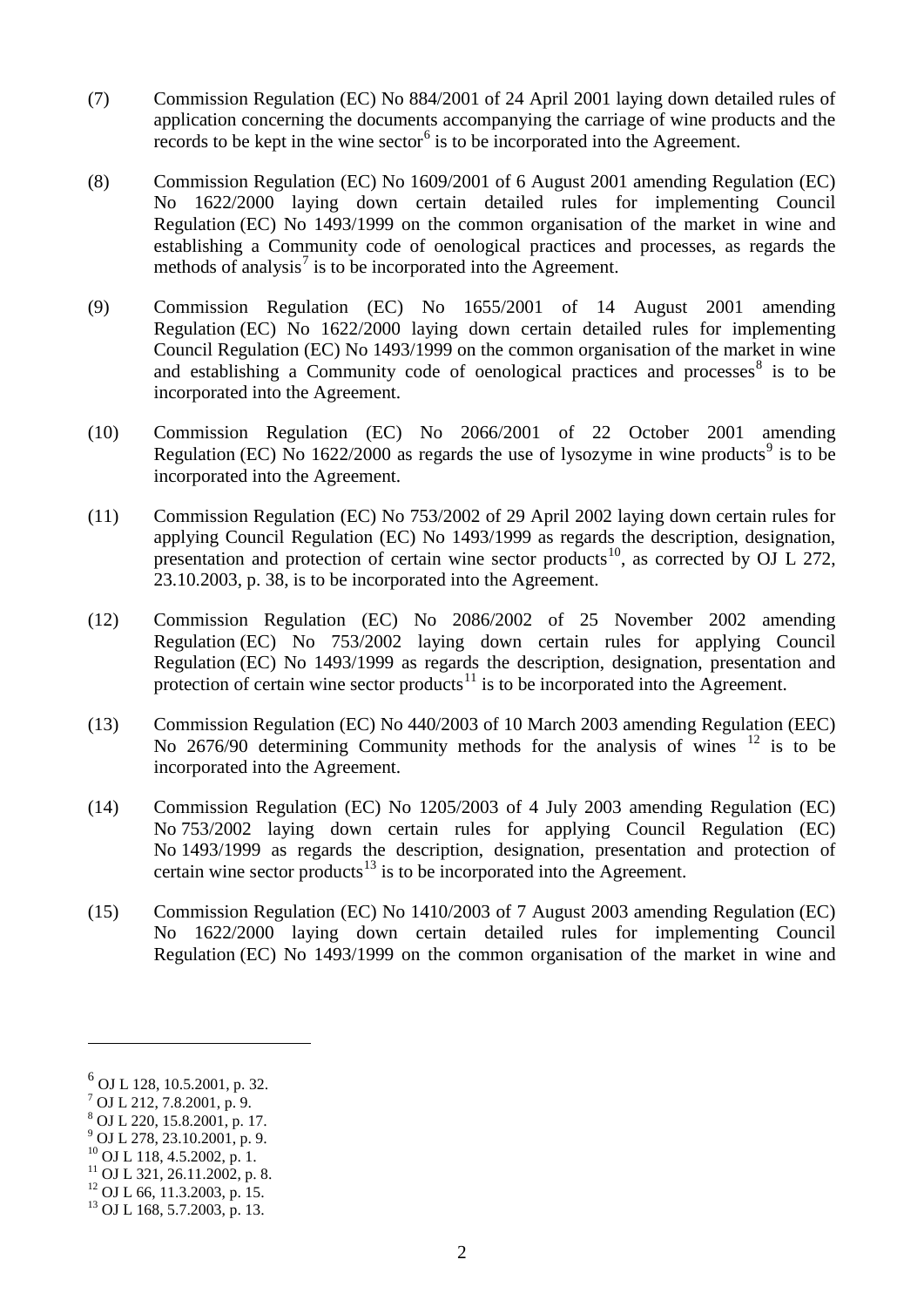establishing a Community code of oenological practices and processes<sup>[14](#page-1-7)</sup> is to be incorporated into the Agreement.

- (16) Commission Regulation (EC) No 1793/2003 of 13 October 2003 fixing the minimum natural alcoholic strength by volume of "Vinho verde" quality wines psr originating in Portuguese wine-growing zone C I a) for the  $2003/2004$  and  $2004/2005$  wine years<sup>[15](#page-2-0)</sup> is to be incorporated into the Agreement.
- (17) Commission Regulation (EC) No 1795/2003 of 13 October 2003 amending Annex VI to Council Regulation (EC) No 1493/1999 as regards quality wines produced in specified regions<sup>[16](#page-2-1)</sup> is to be incorporated into the Agreement.
- (18) Commission Regulation (EC) No 128/2004 of 23 January 2004 amending Regulation (EEC) No 2676/90 determining Community methods for the analysis of wines<sup>[17](#page-2-2)</sup> is to be incorporated into the Agreement.
- (19) Commission Regulation (EC) No 316/2004 of 20 February 2004 amending Regulation (EC) No 753/2002 laying down certain rules for applying Council Regulation (EC) No 1493/1999 as regards the description, designation, presentation and protection of certain wine sector products<sup>[18](#page-2-3)</sup> is to be incorporated into the Agreement.
- (20) Commission Regulation (EC) No 908/2004 of 29 April 2004 adapting several regulations concerning the common organisation of the market in wine by reason of the accession of the Czech Republic, Estonia, Cyprus, Latvia, Lithuania, Hungary, Malta, Poland, Slovenia and Slovakia to the European Union $19$  is to be incorporated into the Agreement.
- (21) Commission Regulation (EC) No 1427/2004 of 9 August 2004 amending Regulation (EC) No 1622/2000 laying down certain detailed rules for implementing Regulation (EC) No 1493/1999 on the common organisation of the market in wine and establishing a Community code of oenological practices and processes<sup>[20](#page-2-5)</sup> is to be incorporated into the Agreement.
- (22) Commission Regulation (EC) No 1428/2004 of 9 August 2004 amending Regulation (EC) No 1622/2000 laying down certain detailed rules for implementing Regulation (EC) No 1493/1999 on the common organisation of the market in wine and establishing a Community code of oenological practices and processes<sup>[21](#page-2-6)</sup> is to be incorporated into the Agreement.
- (23) Commission Regulation (EC) No 1429/2004 of 9 August 2004 amending Regulation (EC) No 753/2002 laying down certain rules for applying Council Regulation (EC) No 1493/1999 as regards the description, designation, presentation and protection of certain wine sector products<sup>[22](#page-2-7)</sup> is to be incorporated into the Agreement.

-

<span id="page-2-0"></span>

<sup>&</sup>lt;sup>14</sup> OJ L 201, 8.8.2003, p. 9.<br><sup>15</sup> OJ L 262, 14.10.2003, p. 10.<br><sup>16</sup> OJ L 262, 14.10.2003, p. 13.<br><sup>17</sup> OJ L 19, 27.1.2004, p. 3.<br><sup>18</sup> OJ L 55, 24.2.2004, p. 16.<br><sup>19</sup> OJ L 163, 30.4.2004, p. 56.

<span id="page-2-2"></span><span id="page-2-1"></span>

<span id="page-2-3"></span>

<span id="page-2-4"></span>

<span id="page-2-7"></span><span id="page-2-6"></span>

<span id="page-2-5"></span><sup>&</sup>lt;sup>20</sup> OJ L 263, 10.8.2004, p. 3.<br><sup>21</sup> OJ L 263, 10.8.2004, p. 7.<br><sup>22</sup> OJ L 263, 10.8.2004, p. 11.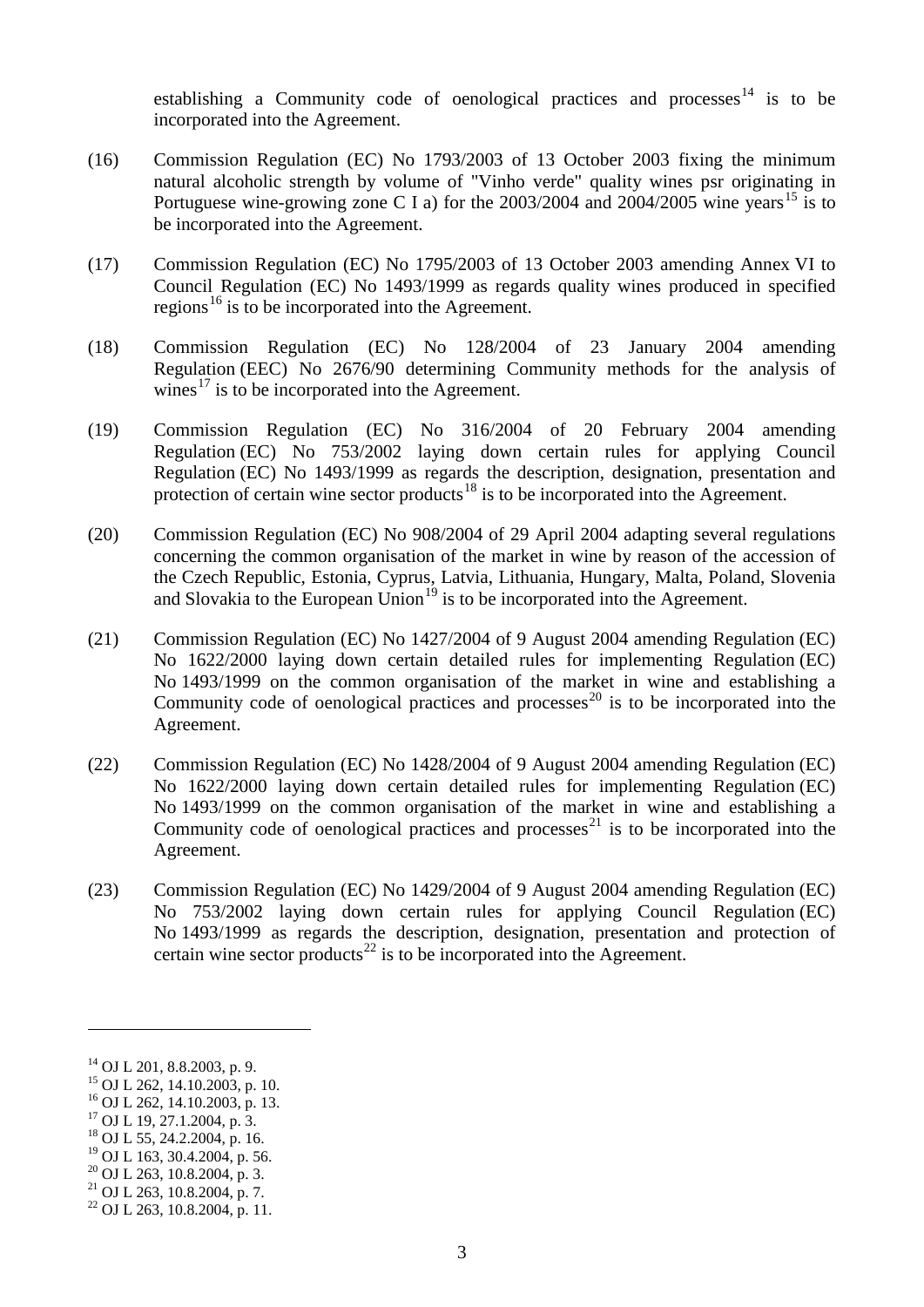- (24) Commission Regulation (EC) No 1991/2004 of 19 November 2004 amending Regulation (EC) No 753/2002 laying down certain rules for applying Council Regulation (EC) No 1493/1999 as regards the description, designation, presentation and protection of certain wine sector products<sup>[23](#page-2-5)</sup> is to be incorporated into the Agreement.
- (25) Regulation (EEC) No  $2676/90^{24}$ , which is already incorporated into the Agreement, needs to be moved to a separate point in Appendix 1 of Protocol 47 to the Agreement,

HAS DECIDED AS FOLLOWS:

## *Article 1*

Protocol 47 to the Agreement shall be amended as specified in the Annex to this Decision.

### *Article 2*

The texts of Regulations (EC) Nos 1493/1999, as corrected by OJ L 271, 21.10.1999, p. 47, 1607/2000, 1622/2000, 2451/2000, 884/2001, 1609/2001, 1655/2001, 2066/2001, 753/2002, as corrected by OJ L 272, 23.10.2003, p. 38, 2086/2002, 440/2003, 1205/2003, 1410/2003, 1793/2003, 1795/2003, 128/2004, 316/2004, 908/2004, 1427/2004, 1428/2004, 1429/2004 and 1991/2004 in the Icelandic and Norwegian languages, to be published in the EEA Supplement to the *Official Journal of the European Union*, shall be authentic.

## *Article 3*

This Decision shall enter into force on 3 June 2006, provided that all the notifications under Article 103(1) of the Agreement have been made to the EEA Joint Committee**[\\*](#page-3-1)** .

#### *Article 4*

This Decision shall be published in the EEA Section of, and in the EEA Supplement to, the *Official Journal of the European Union*.

Done at Brussels, 2 June 2006.

*For the EEA Joint Committee The President R. Wright*

*The Secretaries to the EEA Joint Committee O Hovdkinn M. Brinkmann*

-

<span id="page-3-1"></span><span id="page-3-0"></span>

<sup>23</sup> OJ L 344, 20.11.2004, p. 9. **<sup>24</sup>** OJ L 272, 3.10.1990, p. 1 **\*** No constitutional requirements indicated.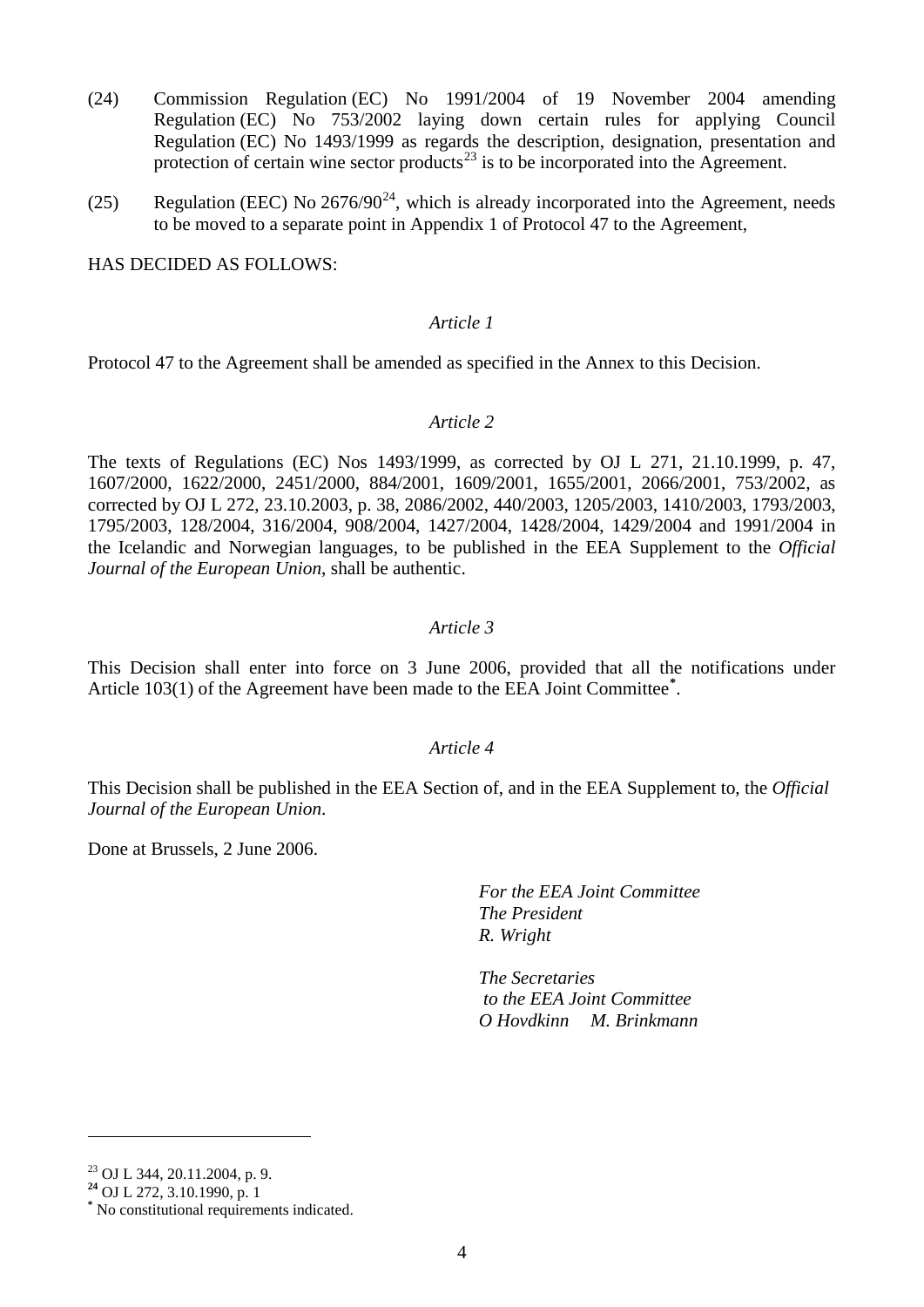# **ANNEX to Decision of the EEA Joint Committee No 75/2006**

Appendix 1 to Protocol 47 shall be replaced by the following:

## **"**APPENDIX 1

- 1. **390 R 2676**: Commission Regulation (EEC) No 2676/90 of 17 September 1990 determining Community methods for the analysis of wines (OJ L 272, 3.10.1990, p. 1), as amended by:
	- **392 R 2645**: Commission Regulation (EEC) No 2645/92 of 11 September 1992 (OJ L 266, 12.9.1992, p. 10),
	- **395 R 0060**: Commission Regulation (EC) No 60/95 of 16 January 1995 (OJ L 11, 17.1.1995, p. 19),
	- **396 R 0069**: Commission Regulation (EC) No 69/96 of 18 January 1996 (OJ L 14, 19.1.1996, p. 13),
	- **397 R 0822**: Commission Regulation (EC) No 822/97 of 6 May 1997 (OJ L 117, 7.5.1997, p. 10),
	- **399 R 0761**: Commission Regulation (EC) No 761/1999 of 12 April 1999 (OJ L 99, 14.4.1999, p. 4),
	- **32003 R 0440**: Commission Regulation (EC) No 440/2003 of 10 March 2003 (OJ L 66, 11.3.2003, p. 15),
	- **32004 R 0128**: Commission Regulation (EC) No 128/2004 of 23 January 2004 (OJ L 19, 27.1.2004, p. 3).

The provisions of the Regulation shall, for the purposes of this Agreement, be read with the following adaptation:

References to other acts in the Regulation shall be considered relevant to the extent and in the form that those acts are incorporated into the Agreement.

- 2. **399 R 1493**: Council Regulation (EC) No 1493/1999 of 17 May 1999 on the common organisation of the market in wine (OJ L 179, 14.7.1999, p. 1), as corrected by OJ L 271, 21.10.1999, p. 47, as amended by:
	- **1 03 T**: Act concerning the conditions of accession of the Czech Republic, the Republic of Estonia, the Republic of Cyprus, the Republic of Latvia, the Republic of Lithuania, the Republic of Hungary, the Republic of Malta, the Republic of Poland, the Republic of Slovenia and the Slovak Republic and the adjustments to the Treaties on which the European Union is founded adopted on 16 April 2003 (OJ L 236, 23.9.2003, p. 33),
	- **32003 R 1795**: Commission Regulation (EC) No 1795/2003 of 13 October 2003 (OJ L 262, 14.10.2003, p. 13).

The provisions of the Regulation shall, for the purpose of this Agreement, be read with the following adaptations: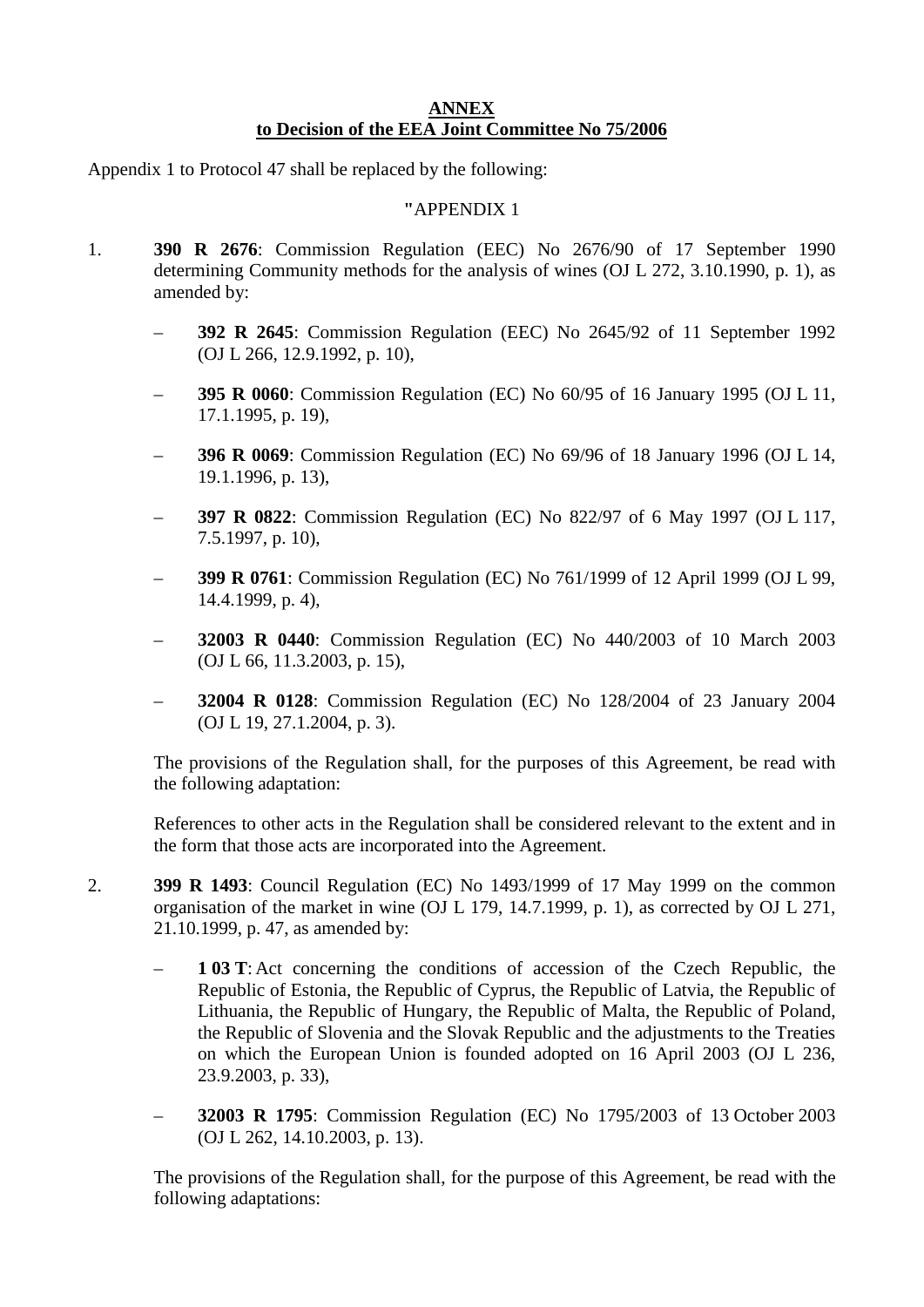- (a) References to other acts in the Regulation shall be considered relevant to the extent and in the form that those acts are incorporated into the Agreement;
- (b) Article 1(1) shall not apply;
- (c) Title II, with the exception of Article 19, and Titles III, IV and VII shall not apply;
- (d) Article 19(2), last sentence shall not apply for Liechtenstein.

Additionally the last sentence of Annex VI point B 1 shall not apply for Liechtenstein;

- (e) In Article 44(1) the words: "and where appropriate, notwithstanding Article 45, legally imported wines" shall not apply;
- (f) In Article 44(14) "Coupage of a wine originating in a third country" shall read "Coupage of a wine originating in a third country or an EFTA State";
- (g) In Article 45(1a) the words: "whether imported or not" shall not apply;
- (h) Chapter II of Title V shall apply with the following adaptation:

By way of derogation from Liechtenstein's national legislation, table wines originating in Liechtenstein, which are not entitled to carry a geographic indication, have to comply with the provisions of Chapter II of Title V concerning description, designation, presentation and protection of certain products, if these table wines are destined for the EEA market outside of Liechtenstein;

(i) Title VI shall apply with the following adaptations:

Quality wines originating in EFTA States shall be considered as equivalent to quality wines produced in specified regions ("quality wines psr"), provided that they comply with national legislation which, for the purposes of this Protocol, shall be in accordance with the principles of Council Regulation (EC) No 1493/1999, as amended for the purpose of this Agreement.

However, the description "quality wine psr" as well as other descriptions referred to in Article 54(2), may not be used for these wines.

The list of quality wines established by wine producing EFTA States shall be published in the *Official Journal of the European Union*;

(j) With reference to Article 54(4), wines originating in Liechtenstein are recognised as quality wines if they fulfil all requirements for so-called "Category 1- wines" according to national legislation.

Quality wines originating in Liechtenstein are entitled to carry one of the following geographic indications, amended or not by the name of the vineyard, referring to the origin of the grapes as listed in the official "Viticulture and AOC directory" of Liechtenstein:

Balzers, Bendern, Eschen, Eschnerberg, Gamprin, Mauren, Ruggell, Schaan, Schellenberg, Triesen, Vaduz.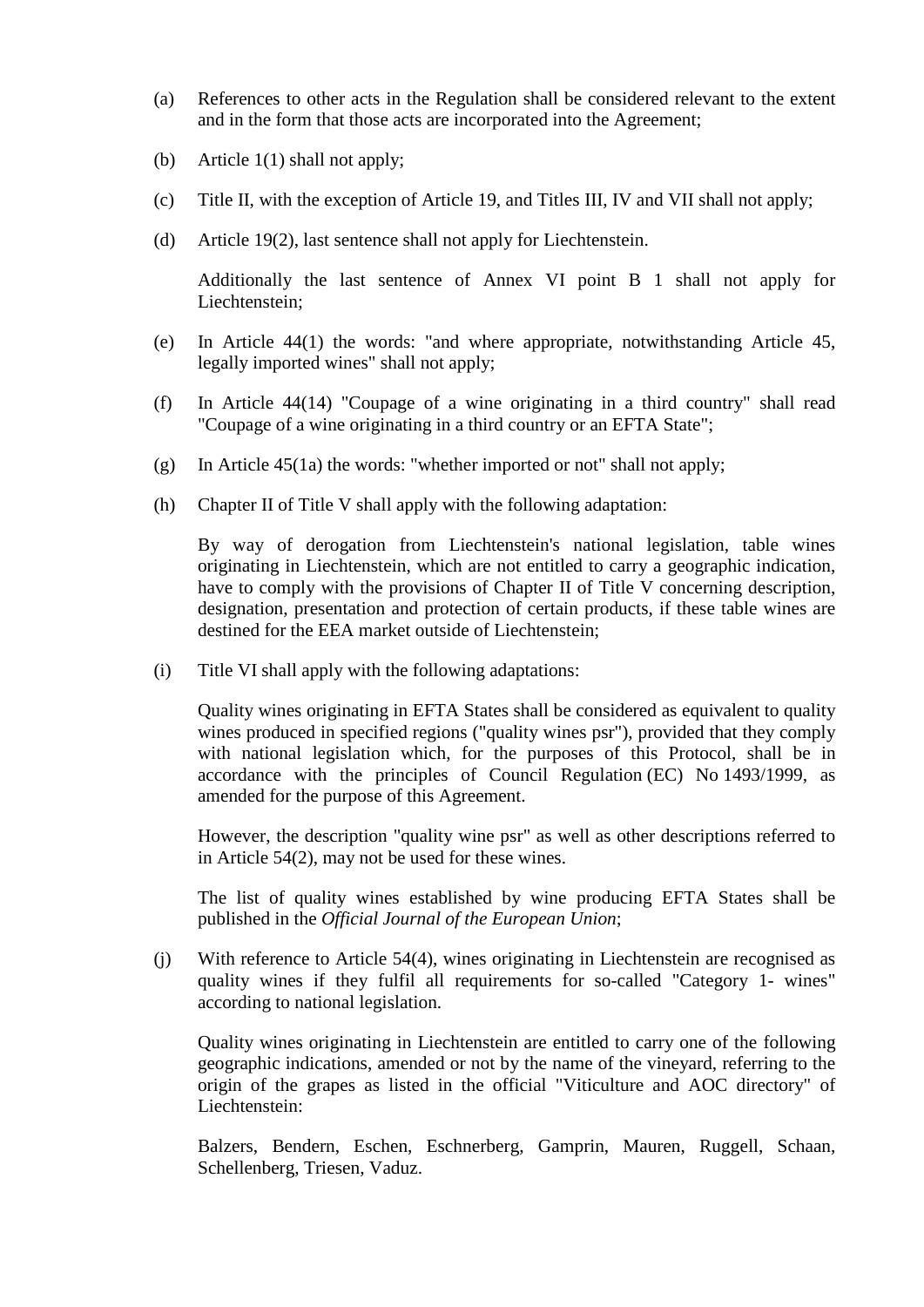The geographical indication is accompanied by one of the expressions "Kontrollierte Ursprungsbezeichnung", "KUB", "Appellation d'origine contrôlée" or "AOC" on the label;

- (k) Articles 71, 77, 78 and 79 shall not apply;
- (l) For the purposes of Annex III, Liechtenstein shall be considered as belonging to wine-growing zone B;
- (m) Notwithstanding Point D.1. of Annex VI, wines originating in Liechtenstein, produced according to national legislation and classified thereafter as "category 1 wines without additional quality attribute", shall be recognised as quality wines.
- 3. **32000 R 1607**: Commission Regulation (EC) No 1607/2000 of 24 July 2000 laying down detailed rules for implementing Regulation (EC) No 1493/1999 on the common organisation of the market in wine, in particular the Title relating to quality wine produced in specified regions (OJ L 185, 25.7.2000, p. 17).

The provisions of the Regulation shall, for the purposes of this Agreement, be read with the following adaptation:

References to other acts in the Regulation shall be considered relevant to the extent and in the form that those acts are incorporated into the Agreement.

- 4. **32000 R 1622**: Commission Regulation (EC) No 1622/2000 of 24 July 2000 laying down certain detailed rules for implementing Regulation (EC) No 1493/1999 on the common organisation of the market in wine and establishing a Community code of oenological practices and processes (OJ L 194, 31.7.2000, p. 1), as amended by:
	- **32000 R 2451**: Commission Regulation (EC) No 2451/2000 of 7 November 2000 (OJ L 282, 8.11.2000, p. 7),
	- **32001 R 1609**: Commission Regulation (EC) No 1609/2001 of 6 August 2001 (OJ L 212, 7.8.2001, p. 9),
	- **32001 R 1655**: Commission Regulation (EC) No 1655/2001 of 14 August 2001 (OJ L 220, 15.8.2001, p. 17),
	- **32001 R 2066**: Commission Regulation (EC) No 2066/2001 of 22 October 2001 (OJ L 278, 23.10.2001, p. 9),
	- **32003 R 1410**: Commission Regulation (EC) No 1410/2003 of 7 August 2003 (OJ L 201, 8.8.2003, p. 9),
	- **1 03 T**: Act concerning the conditions of accession of the Czech Republic, the Republic of Estonia, the Republic of Cyprus, the Republic of Latvia, the Republic of Lithuania, the Republic of Hungary, the Republic of Malta, the Republic of Poland, the Republic of Slovenia and the Slovak Republic and the adjustments to the Treaties on which the European Union is founded adopted on 16 April 2003 (OJ L 236, 23.9.2003, p. 33),
	- **32004 R 1427**: Commission Regulation (EC) No 1427/2004 of 9 August 2004 (OJ L 263, 10.8.2004, p. 3),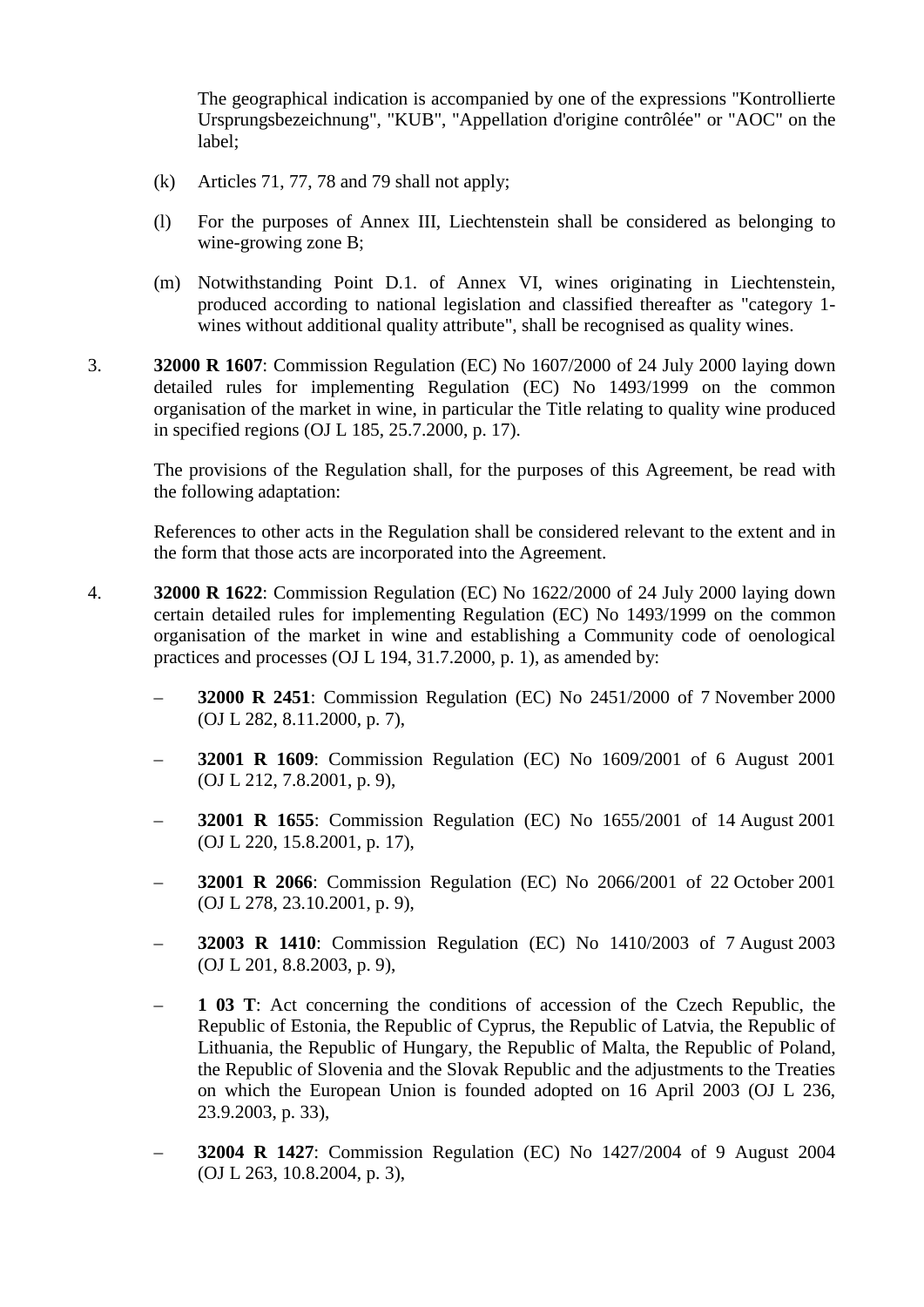– **32004 R 1428**: Commission Regulation (EC) No 1428/2004 of 9 August 2004 (OJ L 263, 10.8.2004, p. 7).

The provisions of the Regulation shall, for the purposes of this Agreement, be read with the following adaptation:

References to other acts in the Regulation shall be considered relevant to the extent and in the form that those acts are incorporated into the Agreement.

- 5. **32001 R 0884**: Commission Regulation (EC) No 884/2001 of 24 April 2001 laying down detailed rules of application concerning the documents accompanying the carriage of wine products and the records to be kept in the wine sector (OJ L 128, 10.5.2001, p. 32), as amended by:
	- **32004 R 0908**: Commission Regulation (EC) No 908/2004 of 29 April 2004 (OJ L 163, 30.4.2004, p. 56).

The provisions of the Regulation shall, for the purposes of this Agreement, be read with the following adaptations:

- (a) References to other acts in the Regulation shall be considered relevant to the extent and in the form that those acts are incorporated into the Agreement;
- (b) Articles 1(1)(b) first and second indent and 1(2) shall not apply;
- (c) Article 5(2) shall not apply;
- (d) Article 6(5), third sub-paragraph, second sentence shall be replaced by the following: "Such information shall be forwarded in accordance with Appendix 2 to Protocol 47 of the Agreement.";
- (e) Article 7(5) and 7(6) shall not apply;
- (f) In Article  $7(1)(c)$ , first indent, the words "on copies 1 and 2" shall be replaced by "on copies 1, 2 and 4";
- (g) Articles  $8(2)$ ,  $8(3)$  and  $8(5)$  shall not apply;
- (h) Title II shall not apply;
- (i) Article 19(2) shall not apply.
- 6. **32002 R 0753**: Commission Regulation (EC) No 753/2002 of 29 April 2002 laying down certain rules for applying Council Regulation (EC) No 1493/1999 as regards the description, designation, presentation and protection of certain wine sector products (OJ L 118, 4.5.2002, p. 1), as corrected by OJ L 272 , 23.10.2003, p. 38, as amended by:
	- **32002 R 2086:** Commission Regulation (EC) No 2086/2002 of 25 November 2002 (OJ L 321, 26.11.2002, p. 8),
	- **32003 R 1205:** Commission Regulation (EC) 1205/2003 of 4 July 2003 (OJ L 168, 5.7.2003, p. 13),
	- **32004 R 0316:** Commission Regulation (EC) No 316/2004 of 20 February 2004 (OJ L 55, 24.2.2004, p. 16),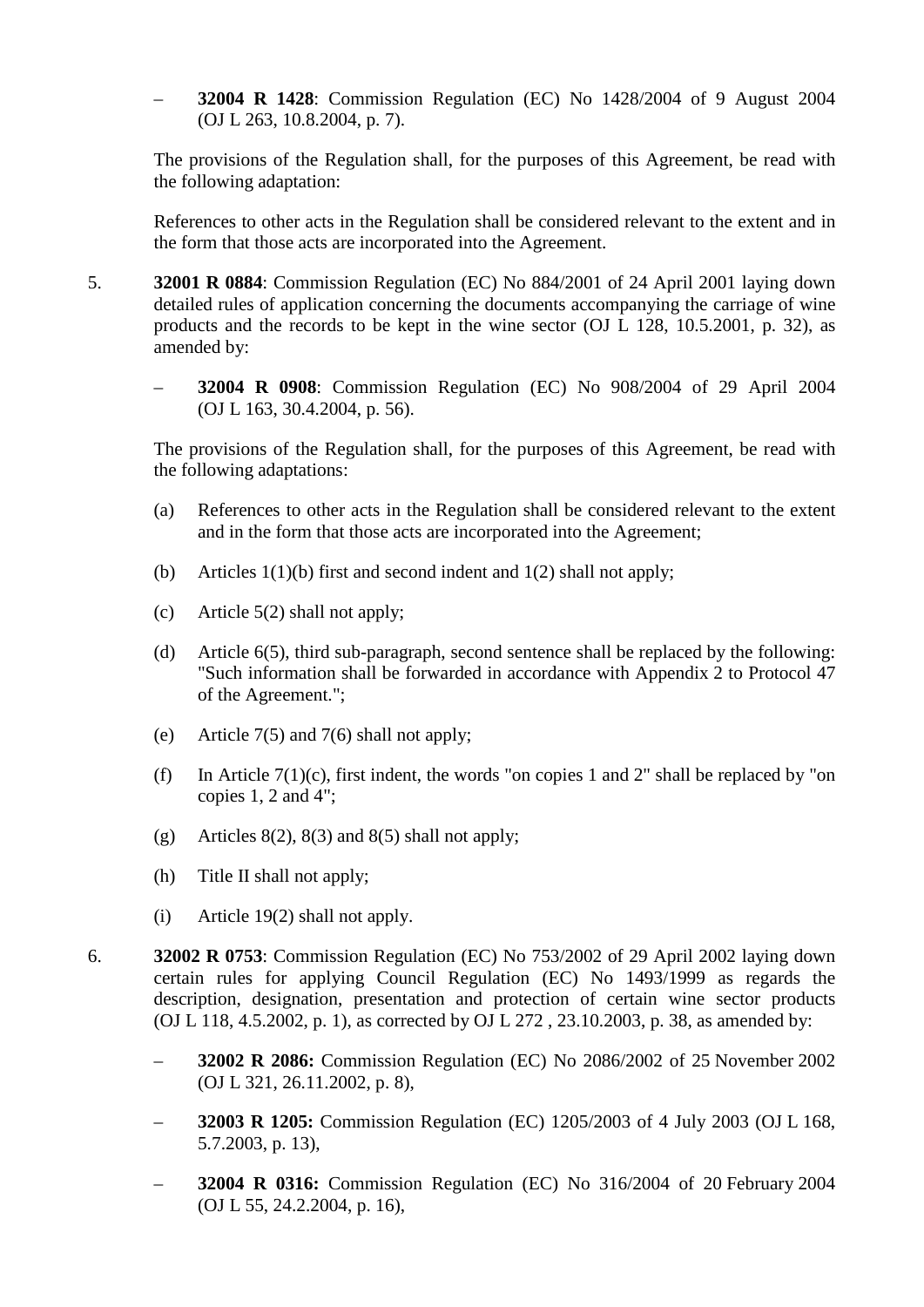- **32004 R 0908**: Commission Regulation (EC) No 908/2004 of 29 April 2004 (OJ L 163, 30.4.2004, p. 56),
- **32004 R 1429**: Commission Regulation (EC) No 1429/2004 of 9 August 2004 (OJ L 263, 10.8.2004, p. 11),
- **32004 R 1991**: Commission Regulation (EC) No 1991/2004 of 19 November 2004 (OJ L 344, 20.11.2004, p. 9).

The provisions of the Regulation shall, for the purposes of this Agreement, be read with the following adaptations:

- (a) References to other acts in the Regulation shall be considered relevant to the extent and in the form that those acts are incorporated into the Agreement;
- (b) As far as Liechtenstein is concerned, Article 3(2) first sentence shall read: "The actual alcoholic strength by volume referred to in the third indent of Annex VII(A)(1) and Annex VIII(B)(1)(d) to Regulation (EC) No  $1493/1999$  shall be indicated in percentage units, half units or tenth percentage units.";
- (c) Article 7(c) shall not apply;
- (d) In Article 10, the references to Article 11 of Regulation (EC) No 884/2001 shall not apply;
- (e) The provisions of the Regulation shall not apply to Title II products originating in third countries;
- (f) In Article 16, the following shall be added:
	- (i) In Article 16(1) (a): "þurrt" and "tørr"
	- (ii) In Article 16(1) (b): "hálfþurrt" and "halvtørr"
	- (iii) In Article 16(1) (c): "hálfsætt" and "halvsøt"
	- (iv) In Article  $16(1)$  (d): "sætt" and "søt";
- (g) The provisions of Article 19 shall not apply for products originating in third countries;
- (h) Article 28, first paragraph, first indent shall read: ""Landwein" in the case of table wines originating in Germany, Austria, Liechtenstein and in the Province of Bolzano in Italy,";
- (i) In accordance with Article 28(a), in the case of Liechtenstein, wines described as "Landwein" shall use either "Liechtensteiner Oberland" or "Liechtensteiner Unterland" as their geographical indication;
- (j) In Article 29, paragraph 1, the following point shall be added:
	- "(q) Liechtenstein: the expression "Appellation d'origine contrôlée", "AOC", "Kontrollierte Ursprungsbezeichnung" or "KUB" accompanying the designation of origin, and for quality wines with additional quality attributes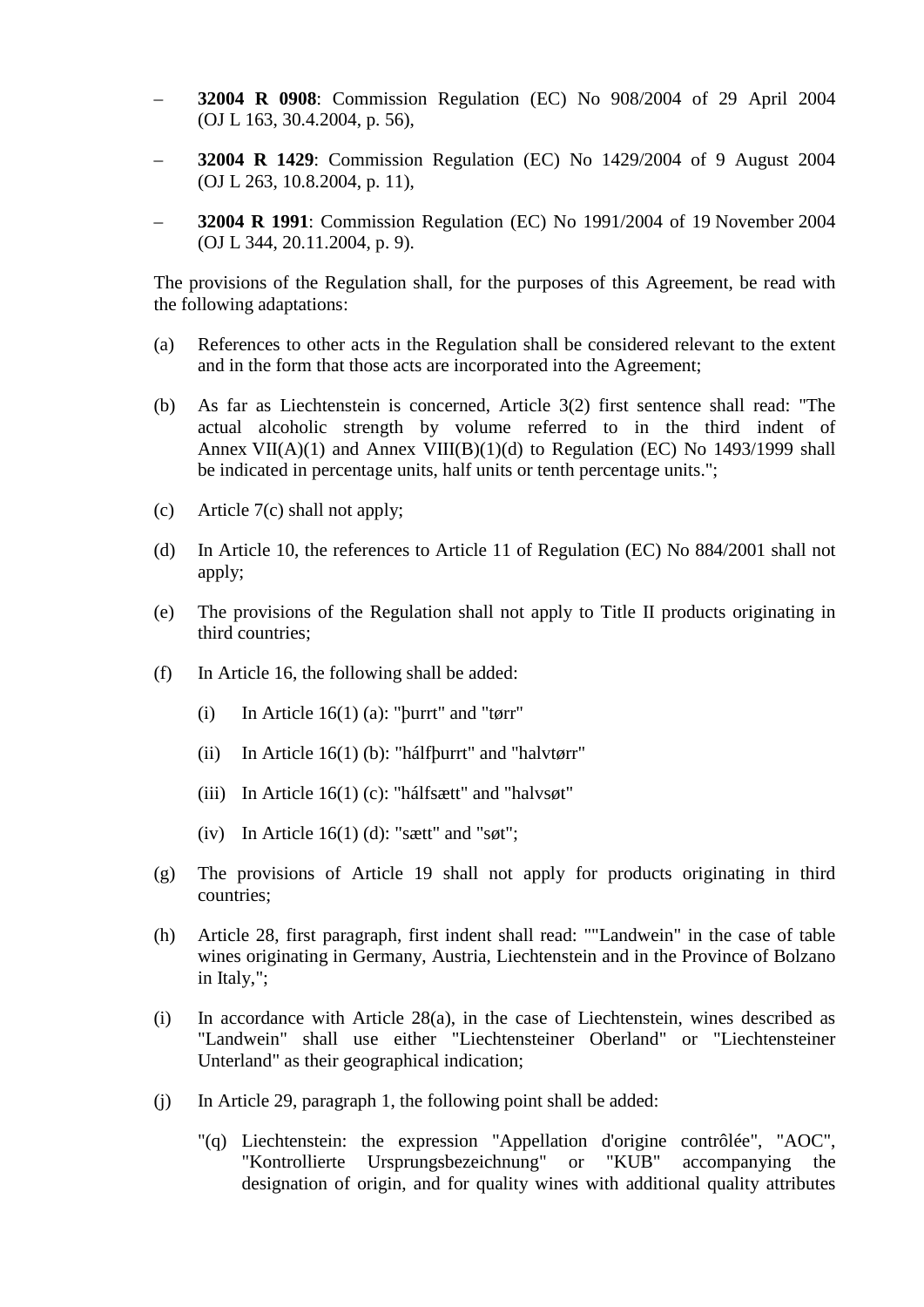"Auslese Liechtenstein", "Sélection Liechtenstein" or "Grand Cru Liechtenstein" according to national legislation.";

" ;

(k) Title V shall not apply;

"

"

(l) In Annex II the following shall be added:

| Variety name or its synonyms | Countries that may use the<br>variety name or one of its<br>synonyms |
|------------------------------|----------------------------------------------------------------------|
| Blauburgunder                | Liechtenstein                                                        |
| Chardonnay                   | Liechtenstein                                                        |
| Müller-Thurgau               | Liechtenstein                                                        |
| Weissburgunder               | Liechtenstein                                                        |

(m) In Annex III the following shall be added:

| <b>Traditional terms</b>            | Wines<br>concerned | Category/categories of<br>product       | Language |  |
|-------------------------------------|--------------------|-----------------------------------------|----------|--|
| <b>LIECHTENSTEIN</b>                |                    |                                         |          |  |
| <b>Additional traditional terms</b> |                    |                                         |          |  |
| <b>Ablass</b>                       | All                | Quality wine psr, Table<br>wine with GI | German   |  |
| Beerenauslese                       | All                | Quality wine psr                        | German   |  |
| Beerle or Beerli or<br>Beerliwein   | All                | Quality wine psr, Table<br>wine with GI | German   |  |
| Federweiss $(*)$ or<br>Weissherbst  | A11                | Quality wine psr, Table<br>wine with GI | German   |  |
| Eiswein                             | All                | Quality wine psr                        | German   |  |
| Kretzer or Süssdruck                | All                | Quality wine psr, Table<br>wine with GI | German   |  |
| Strohwein                           | A11                | Quality wine psr                        | German   |  |
| Trockenbeerenauslese                | All                | Quality wine psr                        | German   |  |

- (\*) without prejudice to the use of the German traditional expression "Federweißer" for grape must partially in fermentation intended for direct human consumption as provided for in paragraph 34c of the German Wine Regulation and in Articles 12(1)(b) and 14(1) of Commission Regulation (EC) No 753/2002, as amended.".
- 7. **32003 R 1793**: Commission Regulation (EC) No 1793/2003 of 13 October 2003 fixing the minimum natural alcoholic strength by volume of "Vinho verde" quality wines psr originating in Portuguese wine-growing zone C I a) for the 2003/2004 and 2004/2005 wine years (OJ L 262, 14.10.2003, p. 10).